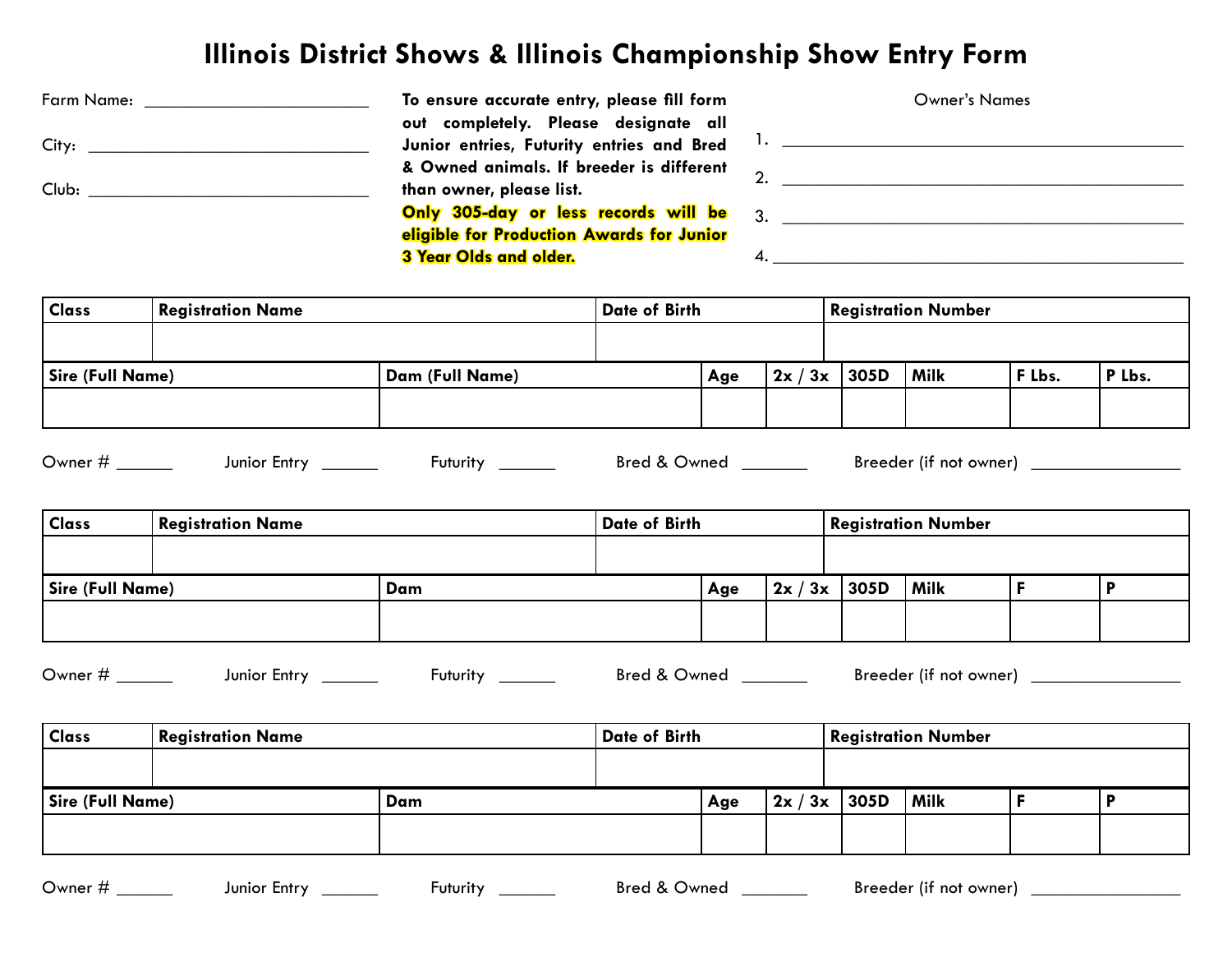| <b>Class</b>     | <b>Registration Name</b> |     | Date of Birth |     |  | <b>Registration Number</b> |      |  |  |  |
|------------------|--------------------------|-----|---------------|-----|--|----------------------------|------|--|--|--|
|                  |                          |     |               |     |  |                            |      |  |  |  |
| Sire (Full Name) |                          | Dam |               | Age |  | $2x/3x$ 305D               | Milk |  |  |  |
|                  |                          |     |               |     |  |                            |      |  |  |  |

Owner # \_\_\_\_\_\_ Junior Entry \_\_\_\_\_\_ Futurity \_\_\_\_\_\_ Bred & Owned \_\_\_\_\_\_ Breeder (if not owner) \_\_\_\_\_\_\_\_\_\_\_\_\_\_\_

| <b>Class</b>     | <b>Registration Name</b> |     | <b>Date of Birth</b> |     |  | <b>Registration Number</b> |      |  |  |
|------------------|--------------------------|-----|----------------------|-----|--|----------------------------|------|--|--|
|                  |                          |     |                      |     |  |                            |      |  |  |
| Sire (Full Name) |                          | Dam |                      | Age |  | $2x/3x$ 305D               | Milk |  |  |
|                  |                          |     |                      |     |  |                            |      |  |  |

| -<br>Owner | <b>Entry</b><br>lunioi | -uturity | Bred<br>. Jwnori<br>.<br>$\cdots$ | <br><b>Breeder</b><br>owner)<br>not |  |
|------------|------------------------|----------|-----------------------------------|-------------------------------------|--|
|------------|------------------------|----------|-----------------------------------|-------------------------------------|--|

| <b>Class</b>            | <b>Registration Name</b> |     | Date of Birth |     |              | <b>Registration Number</b> |             |  |  |
|-------------------------|--------------------------|-----|---------------|-----|--------------|----------------------------|-------------|--|--|
|                         |                          |     |               |     |              |                            |             |  |  |
| <b>Sire (Full Name)</b> |                          | Dam |               | Age | $2x/3x$ 305D |                            | <b>Milk</b> |  |  |
|                         |                          |     |               |     |              |                            |             |  |  |

Owner # \_\_\_\_\_\_ Junior Entry \_\_\_\_\_\_ Futurity \_\_\_\_\_\_ Bred & Owned \_\_\_\_\_\_ Breeder (if not owner) \_\_\_\_\_\_\_\_\_\_\_\_\_\_\_\_

| <b>Class</b>            | <b>Registration Name</b> |     | Date of Birth |     |                | <b>Registration Number</b> |      |  |  |
|-------------------------|--------------------------|-----|---------------|-----|----------------|----------------------------|------|--|--|
|                         |                          |     |               |     |                |                            |      |  |  |
| <b>Sire (Full Name)</b> |                          | Dam |               | Age | $2x / 3x$ 305D |                            | Milk |  |  |
|                         |                          |     |               |     |                |                            |      |  |  |